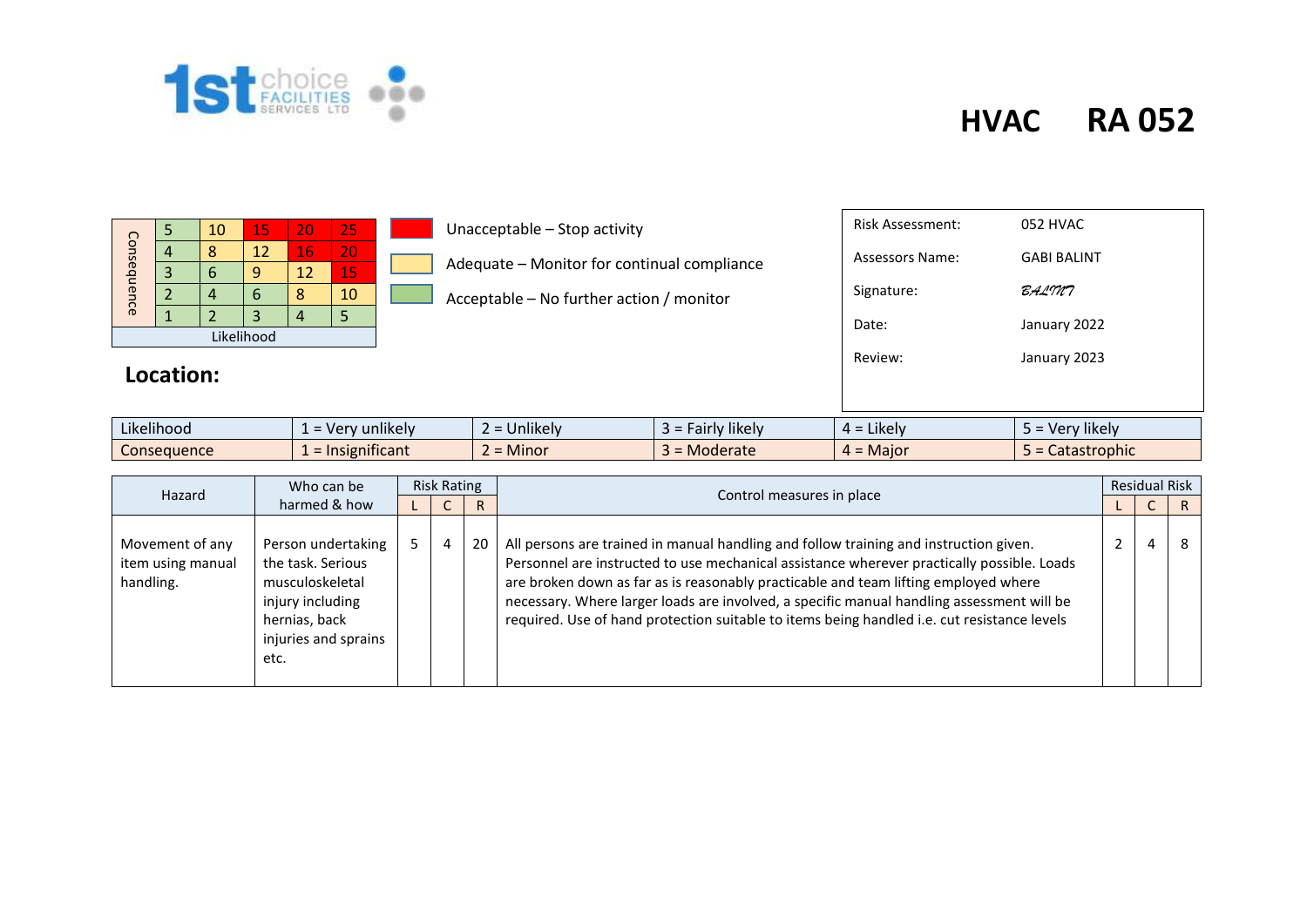

| <b>Electrical works</b> | Operatives and<br>others e.g. property<br>owners / users /<br>other trades etc.<br>Serious injury<br>potential / fire /<br>fatality etc. | 3 | 5              | 15 | All electrical work is undertaken by competent electricians or if being trained, supervised by<br>a competent person. All electrical work is planned in advance and documented. Regular work<br>in progress inspections and testing is undertaken and recorded. All materials are purchased<br>through reputable suppliers. Suitable information, instruction and supervision is in place at<br>all times. Minor electrical tasks undertaken by competent persons.                                                                                                           | 1              | 5              | 5  |
|-------------------------|------------------------------------------------------------------------------------------------------------------------------------------|---|----------------|----|------------------------------------------------------------------------------------------------------------------------------------------------------------------------------------------------------------------------------------------------------------------------------------------------------------------------------------------------------------------------------------------------------------------------------------------------------------------------------------------------------------------------------------------------------------------------------|----------------|----------------|----|
| Use of machinery        | Personnel using<br>machinery and<br>others in the<br>vicinity, serious<br>injury potential                                               | 3 | $\overline{4}$ | 12 | All equipment to be checked pre-use to ensure that it is fit for the task, guards are in place<br>and adjusted as required. Operatives to tie back long hair and be aware of loose-fitting<br>clothing / gloves which may become entangled. Use of two hands on tooling SFARP.<br>All equipment is checked pre-use to ensure that any leads, cables, casings and connections<br>are free from damage which may cause an electric shock. Portable equipment is liable to<br>regular PAT testing at the recommended intervals. Remove any defective equipment from<br>service. | $\overline{2}$ | $\overline{4}$ | 8  |
| Work at height          | Persons<br>undertaking the<br>task. Serious injury<br>potential / fatality<br>through falling<br>from height                             | 3 | 5              | 15 | In line with training delivered, operatives are instructed in the following. All work at height is<br>to be planned and only undertaken by competent persons or if being trained, supervised by<br>a competent person.<br>Personnel aware of fragile surfaces, open voids and edges ensuring adequate protection is in<br>place. Work at height is not undertaken where weather conditions prohibit safe working.<br>All personnel to be trained in the use of steps, ladders and alternative work at height<br>equipment as applicable                                      | 2              | 5              | 10 |
| Slips, trips and falls  | Persons<br>undertaking the<br>task. Serious injury<br>potential increasing<br>due to MH activity.                                        | 4 | 4              | 16 | Routes and areas are checked for obstructions and availability of space or other hazards i.e.<br>wet floor, uneven or slippery surfaces and cables etc. prior to use. Good housekeeping<br>standards are maintained and inspected at all times.                                                                                                                                                                                                                                                                                                                              | $\overline{2}$ | 4              | 8  |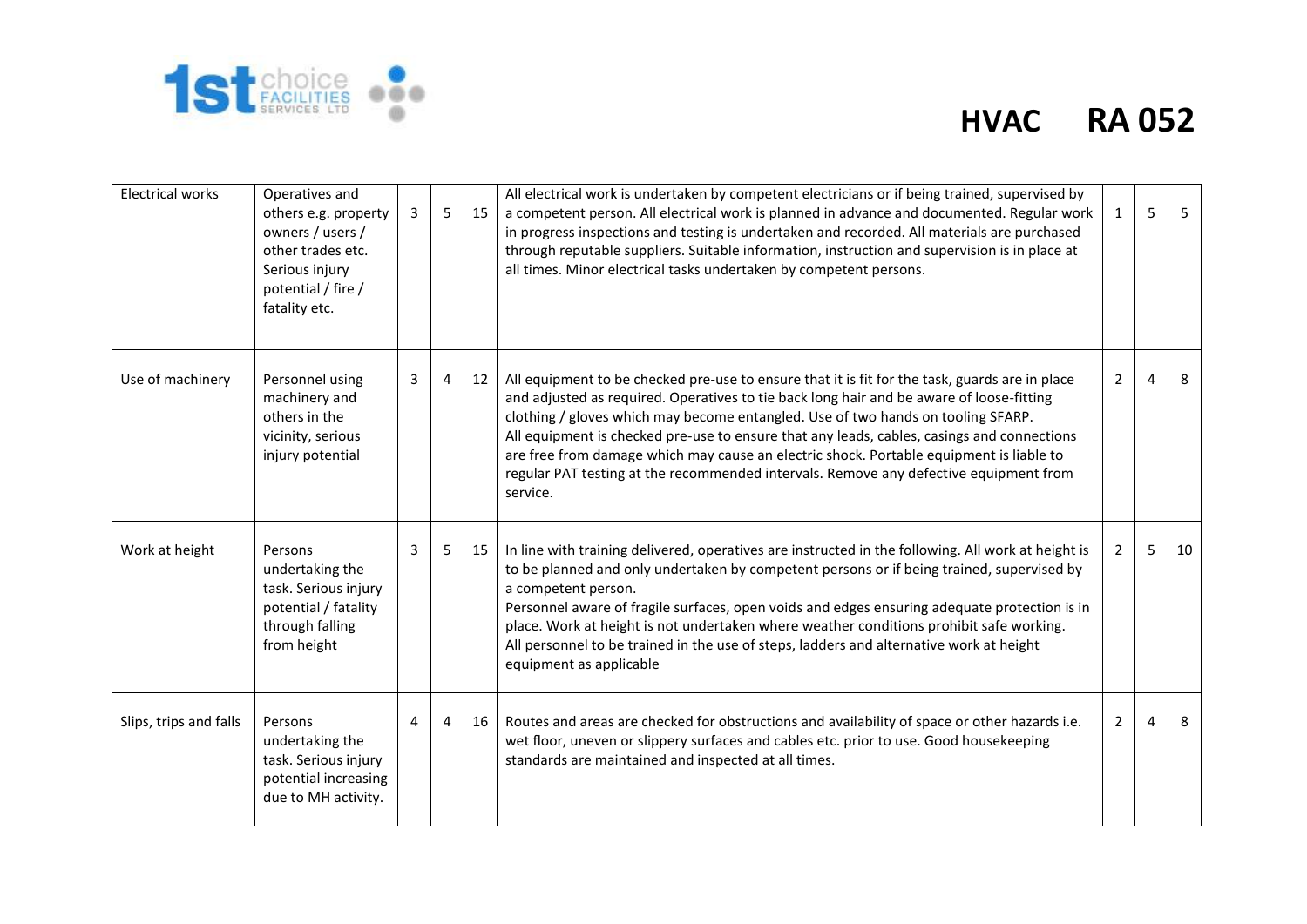

| Use of hand tools                                                               | Persons using tool<br>and others in the<br>area, potential for<br>minor to serious<br>injury.                        | $\mathbf{3}$ | 3              | 9  | Operatives to select the correct tool for the given task.<br>Pre-use checks on tooling to ensure that grips are in place and in good, clean condition.<br>Ensure hands / gloves are free from oil / grease or other that may affect grip. Use of hand<br>protective PPE as necessary. Keep hands behind cutting edge. Ensure piece being worked on<br>is suitably restrained to prevent movement that may increase the likelihood of injury. | $\mathbf{1}$   | 3              | $\overline{3}$ |
|---------------------------------------------------------------------------------|----------------------------------------------------------------------------------------------------------------------|--------------|----------------|----|----------------------------------------------------------------------------------------------------------------------------------------------------------------------------------------------------------------------------------------------------------------------------------------------------------------------------------------------------------------------------------------------------------------------------------------------|----------------|----------------|----------------|
| Work in restricted<br>areas                                                     | Persons<br>undertaking task,<br>minor<br>musculoskeletal<br>injury potential                                         | 3            | 3              | 9  | Personnel to ensure they can take up a comfortable working position which is free from<br>additional hazards. Set up tooling within easy reach. Regular breaks and task rotation SFARP                                                                                                                                                                                                                                                       | $\overline{2}$ | 3              | 6              |
| Use of substances<br>hazardous to health<br>including paints,<br>adhesives etc. | All personnel who<br>use or may be<br>affected by the use<br>of hazardous<br>substances, serious<br>injury potential | 3            | $\overline{4}$ | 12 | Use of product information including COSHH assessments and manufacturers instructions on<br>packaging. Use of authorised substances only. Use of suitable PPE and ventilation as<br>necessary.<br>Personnel to be aware of others who may be affected by the use of the substance.<br>Substances are to be stored in original containers and stored in accordance with information<br>outlined in COSHH assessments and MSDS                 | $\overline{2}$ | $\overline{4}$ | 8              |
| Struck by                                                                       | Persons<br>undertaking the<br>task and others in<br>the area, serious<br>injury potential<br>through struck by       | 3            | 4              | 12 | All work is undertaken in a controlled manner with attention given to others in the area. The<br>use of head protection required in areas where debris is liable to fall onto an individual<br>person. Segregate area from others through exclusion zone                                                                                                                                                                                     | 1              | 4              | 4              |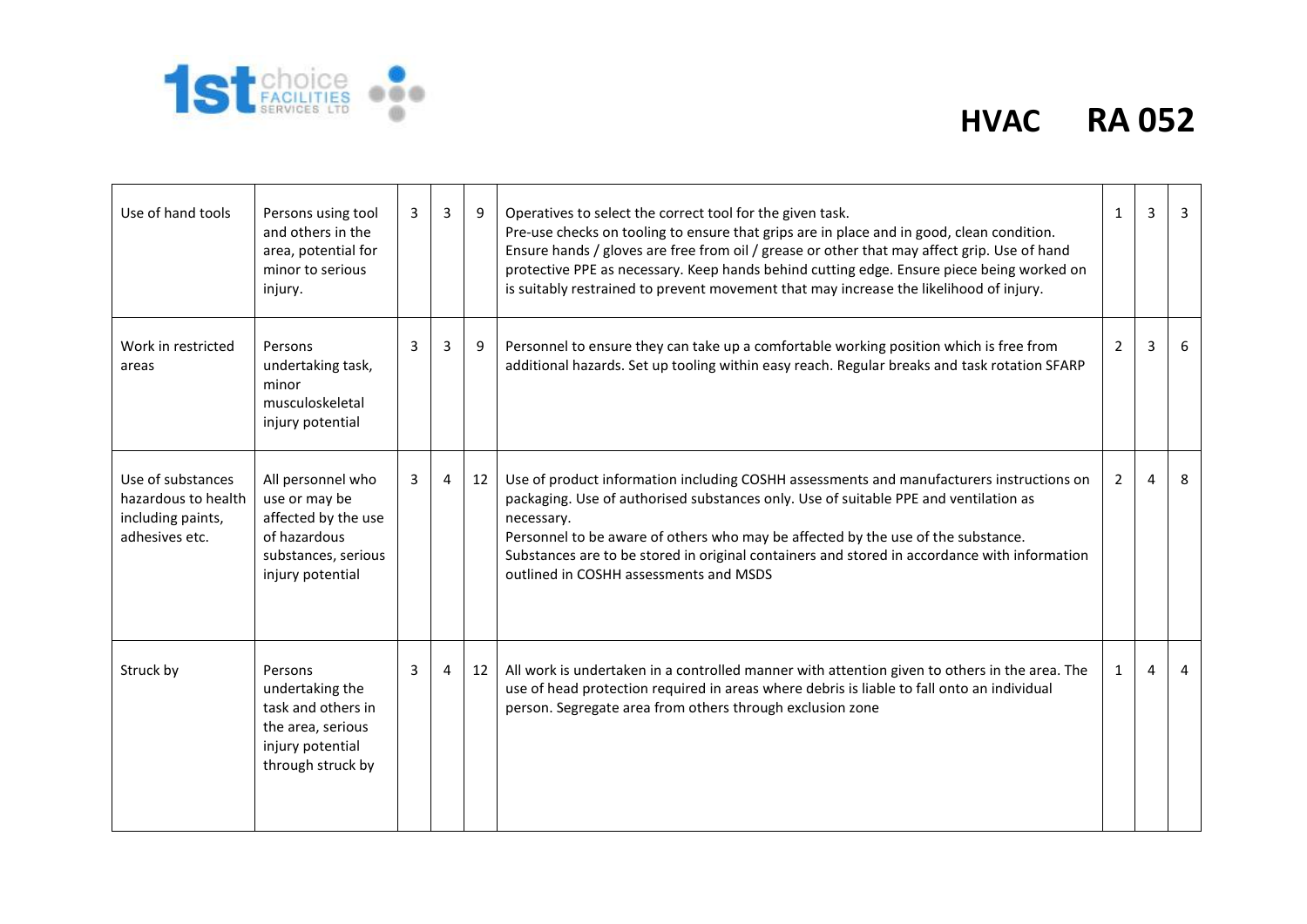

| Contact with<br>respirable dusts                                                                  | All persons<br>undertaking the<br>task and others i.e.<br>members of the<br>public, clients,<br>tenants and young<br>persons.<br>Potential for mild<br>irritation through<br>to long term<br>adverse health<br>effects including<br>cancers, silicosis,<br>COPD <sub>&amp;</sub><br>emphysema | 3 | 4 | 12 | All dust emitting operations are kept to a minimum with dust suppression employed as<br>determined the best option at the location of the works. All operatives to have in date<br>asbestos awareness training (refreshed annually) as a minimum.<br>In an enclosed area, the use of local exhaust ventilation is to be employed together<br>with additional controls as may be required.<br>The use of on tool extraction / collection with controls mounted onto or integrated<br>into the hand-held tool to capture dust emissions.<br>Dusts may be dampened down using either water or a suitable surfactant. Damping<br>down of works is to be continuous for the time the tooling is in use.<br>Use of suitable and sufficient PPE from FFP3 standard mask for general dusts<br>through to powered masks or hoods. Operatives to undergo fit testing to ensure the<br>use of PPE is correct.<br>Operative training in hazards and control measures associated with certain dusts i.e.<br>silica and asbestos.<br>Wherever practicable, materials to be cut away from site and in a controlled<br>environment. | 1<br>$\overline{2}$<br>1<br>$\overline{2}$<br>$\overline{2}$<br>1 | 4<br>4<br>4<br>4<br>4<br>4 | 4<br>8<br>4<br>8<br>8<br>$\overline{4}$ |
|---------------------------------------------------------------------------------------------------|-----------------------------------------------------------------------------------------------------------------------------------------------------------------------------------------------------------------------------------------------------------------------------------------------|---|---|----|---------------------------------------------------------------------------------------------------------------------------------------------------------------------------------------------------------------------------------------------------------------------------------------------------------------------------------------------------------------------------------------------------------------------------------------------------------------------------------------------------------------------------------------------------------------------------------------------------------------------------------------------------------------------------------------------------------------------------------------------------------------------------------------------------------------------------------------------------------------------------------------------------------------------------------------------------------------------------------------------------------------------------------------------------------------------------------------------------------------------|-------------------------------------------------------------------|----------------------------|-----------------------------------------|
| Exposing an<br>employee to the<br>Covid-19 virus in a<br>property known to<br>be a potential risk | Employees and<br>others. A risk exists<br>for anyone within<br>2m of an infected<br>person or in a<br>position where<br>they touch a<br>contaminated<br>surface and then<br>their face to<br>contract Covid-19                                                                                | 3 | 5 | 15 | Robust use of PPE and good hygiene by the workforce as well as cleaning down surfaces<br>where work will and has taken place will shield operatives and others and will remove any<br>residual infection. On completion of the works removal and disposal of single use PPE and<br>cleaning of any other equipment will prevent contact contamination occurring.<br>Hand sanitiser is always to be available for use<br>$\bullet$                                                                                                                                                                                                                                                                                                                                                                                                                                                                                                                                                                                                                                                                                   | $\overline{2}$                                                    | 5                          | 10                                      |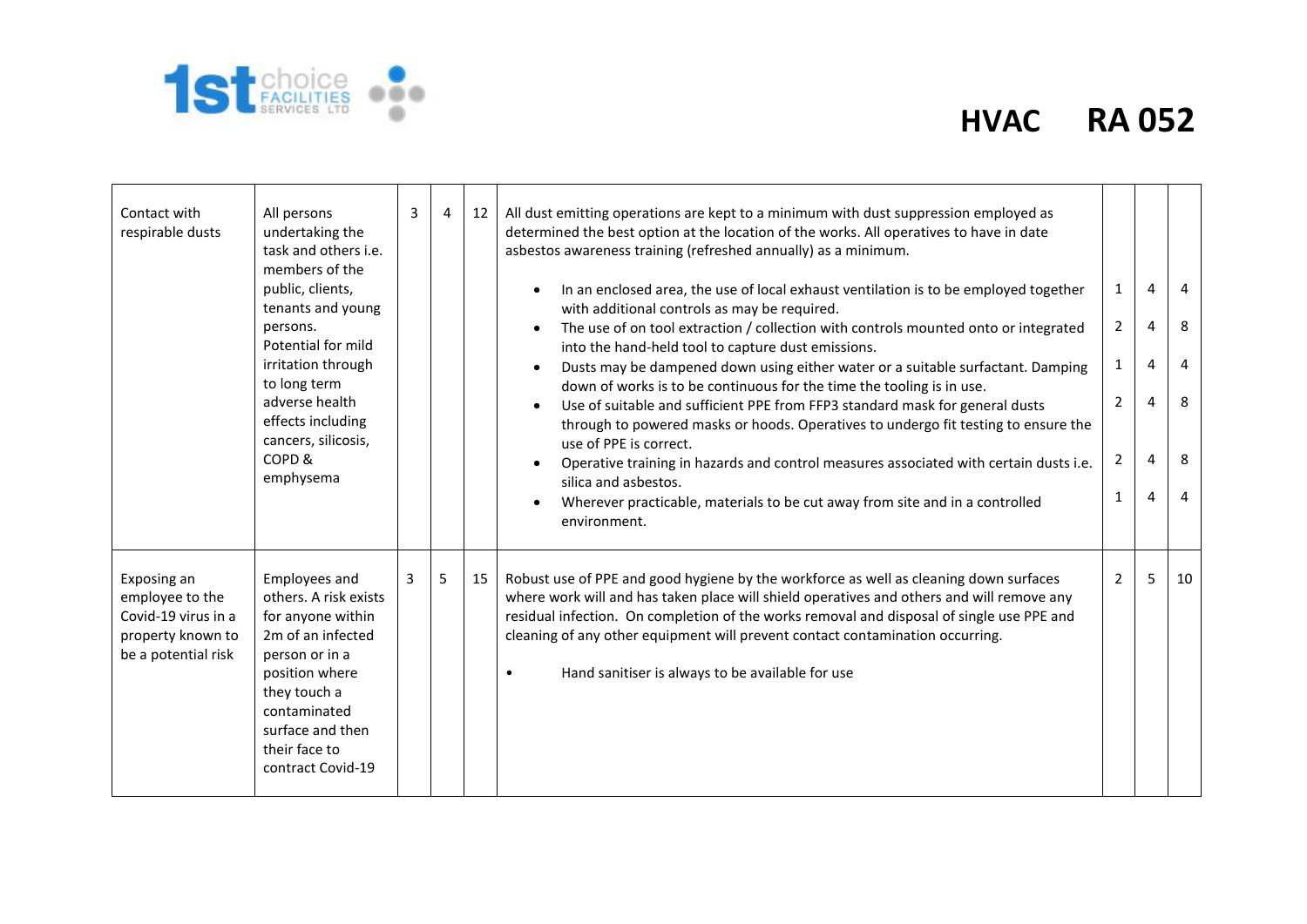

| Inadvertently<br>picking up the<br>Covid-19 virus and<br>spreading it to<br>other people both<br>employees and the<br>public | All persons. An<br>individual could<br>pick up the Covid-<br>19 virus from a<br>location and spread<br>it to other locations<br>contributing to the<br>pandemic and in<br>conflict with the<br>current UK<br>government aims |  | כ | 15 | Correct management of PPE and cleaning equipment / tools will prevent cross contamination<br>from any items used in a work location. All single use PPE and used cleaning towels / wipes<br>will be disposed of as biological waste, placed in waste bag which will then again be placed<br>into a yellow biological waste bag for disposal at an agreed location.<br>To ensure operatives do not transfer the virus to another location, they must sanitize their<br>hands after every visit, wash their hands and drop off waste before attending to another job.<br>Where social distancing is not possible, work should be suspended until additional measures<br>are put in place |  |  | 10 |
|------------------------------------------------------------------------------------------------------------------------------|------------------------------------------------------------------------------------------------------------------------------------------------------------------------------------------------------------------------------|--|---|----|----------------------------------------------------------------------------------------------------------------------------------------------------------------------------------------------------------------------------------------------------------------------------------------------------------------------------------------------------------------------------------------------------------------------------------------------------------------------------------------------------------------------------------------------------------------------------------------------------------------------------------------------------------------------------------------|--|--|----|
|------------------------------------------------------------------------------------------------------------------------------|------------------------------------------------------------------------------------------------------------------------------------------------------------------------------------------------------------------------------|--|---|----|----------------------------------------------------------------------------------------------------------------------------------------------------------------------------------------------------------------------------------------------------------------------------------------------------------------------------------------------------------------------------------------------------------------------------------------------------------------------------------------------------------------------------------------------------------------------------------------------------------------------------------------------------------------------------------------|--|--|----|